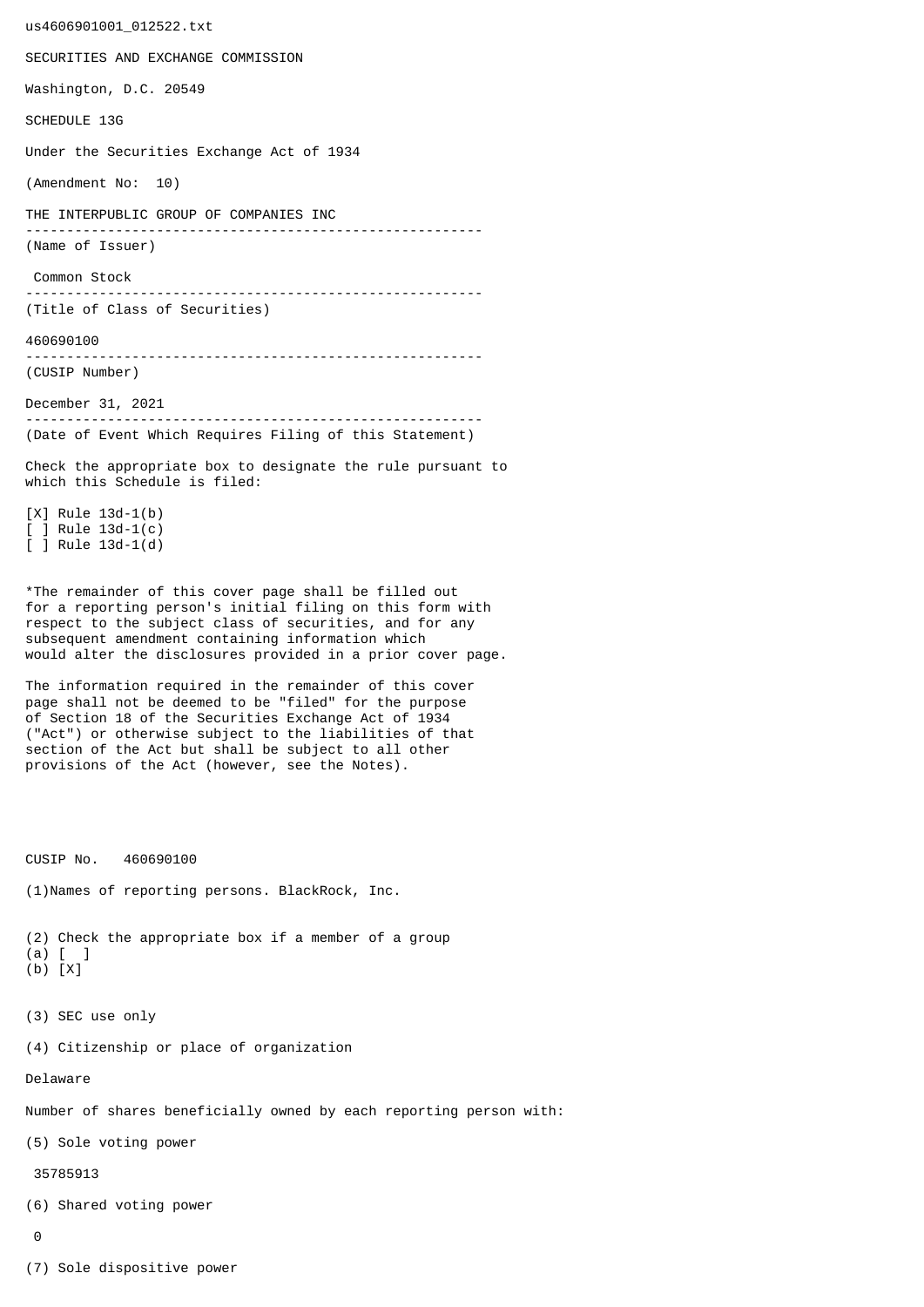```
 40390818
```

```
(8) Shared dispositive power
 \boldsymbol{\Theta}(9) Aggregate amount beneficially owned by each reporting person
  40390818
(10) Check if the aggregate amount in Row (9) excludes certain shares
(11) Percent of class represented by amount in Row 9
  10.3%
(12) Type of reporting person
HC
Item 1.
Item 1(a) Name of issuer:
                                          -----------------------------------------------------------------------
THE INTERPUBLIC GROUP OF COMPANIES INC
Item 1(b) Address of issuer's principal executive offices:
 -----------------------------------------------------------------------
909 THIRD AVENUE
NEW YORK NY 10022
Item 2.
2(a) Name of person filing:
               ----------------------------------------------------------------------
BlackRock, Inc.
2(b) Address or principal business office or, if none, residence:
 -----------------------------------------------------------------------
BlackRock, Inc.
55 East 52nd Street
New York, NY 10055
2(c) Citizenship:
                             --------------------------------------------------------------------
 See Item 4 of Cover Page
2(d) Title of class of securities:
                                        -------------------------------------------------------------------
 Common Stock
2(e) CUSIP No.:
See Cover Page
Item 3.
If this statement is filed pursuant to Rules 13d-1(b), or 13d-2(b) or (c),
check whether the person filing is a:
[ ] Broker or dealer registered under Section 15 of the Act;
[ ] Bank as defined in Section 3(a)(6) of the Act;
  ] Insurance company as defined in Section 3(a)(19) of the Act;
```
[ ] Investment company registered under Section 8 of the Investment Company Act of 1940; [ ] An investment adviser in accordance with Rule  $13d-1(b)(1)(ii)(E)$ ;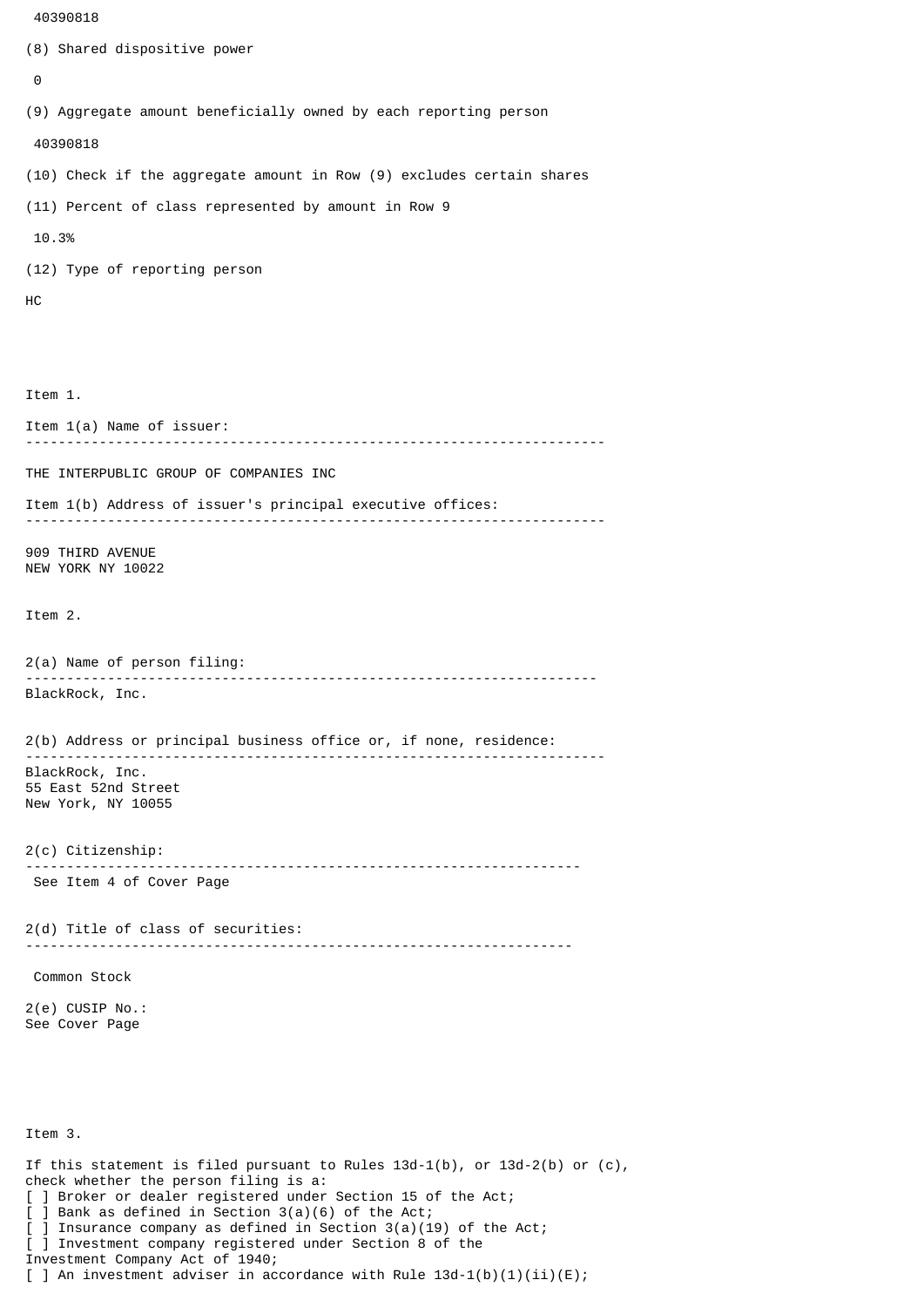[ ] An employee benefit plan or endowment fund in accordance with Rule  $13d-1(b)(1)(ii)(F);$ [X] A parent holding company or control person in accordance with Rule  $13d-1(b)(1)(ii)(G);$ [ ] A savings associations as defined in Section 3(b) of the Federal Deposit Insurance Act (12 U.S.C. 1813); [ ] A church plan that is excluded from the definition of an investment company under section  $3(c)(14)$  of the Investment Company Act of 1940; [ ] A non-U.S. institution in accordance with Rule 240.13d-1(b)(1)(ii)(J);  $\lceil$  ] Group, in accordance with Rule 240.13d-1(b)(1)(ii)(K). If filing as a non-U.S. institution in accordance with Rule  $240.13d-1(b)(1)(ii)(J)$ , please specify the type of institution: Item 4. Ownership Provide the following information regarding the aggregate number and percentage of the class of securities of the issuer identified in Item 1. Amount beneficially owned: 40390818 Percent of class 10.3% Number of shares as to which such person has: Sole power to vote or to direct the vote 35785913 Shared power to vote or to direct the vote  $\Theta$ Sole power to dispose or to direct the disposition of 40390818 Shared power to dispose or to direct the disposition of  $\Omega$ 

Item 5.

Ownership of 5 Percent or Less of a Class. If this statement is being filed to report the fact that as of the date hereof the reporting person has ceased to be the beneficial owner of more than 5 percent of the class of securities, check the following [ ].

Item 6. Ownership of More than 5 Percent on Behalf of Another Person

 If any other person is known to have the right to receive or the power to direct the receipt of dividends from, or the proceeds from the sale of, such securities, a statement to that effect should be included in response to this item and, if such interest relates to more than 5 percent of the class, such person should be identified. A listing of the shareholders of an investment company registered under the Investment Company Act of 1940 or the beneficiaries of employee benefit plan, pension fund or endowment fund is not required.

 Various persons have the right to receive or the power to direct the receipt of dividends from, or the proceeds from the sale of the common stock of THE INTERPUBLIC GROUP OF COMPANIES INC. No one person's interest in the common stock of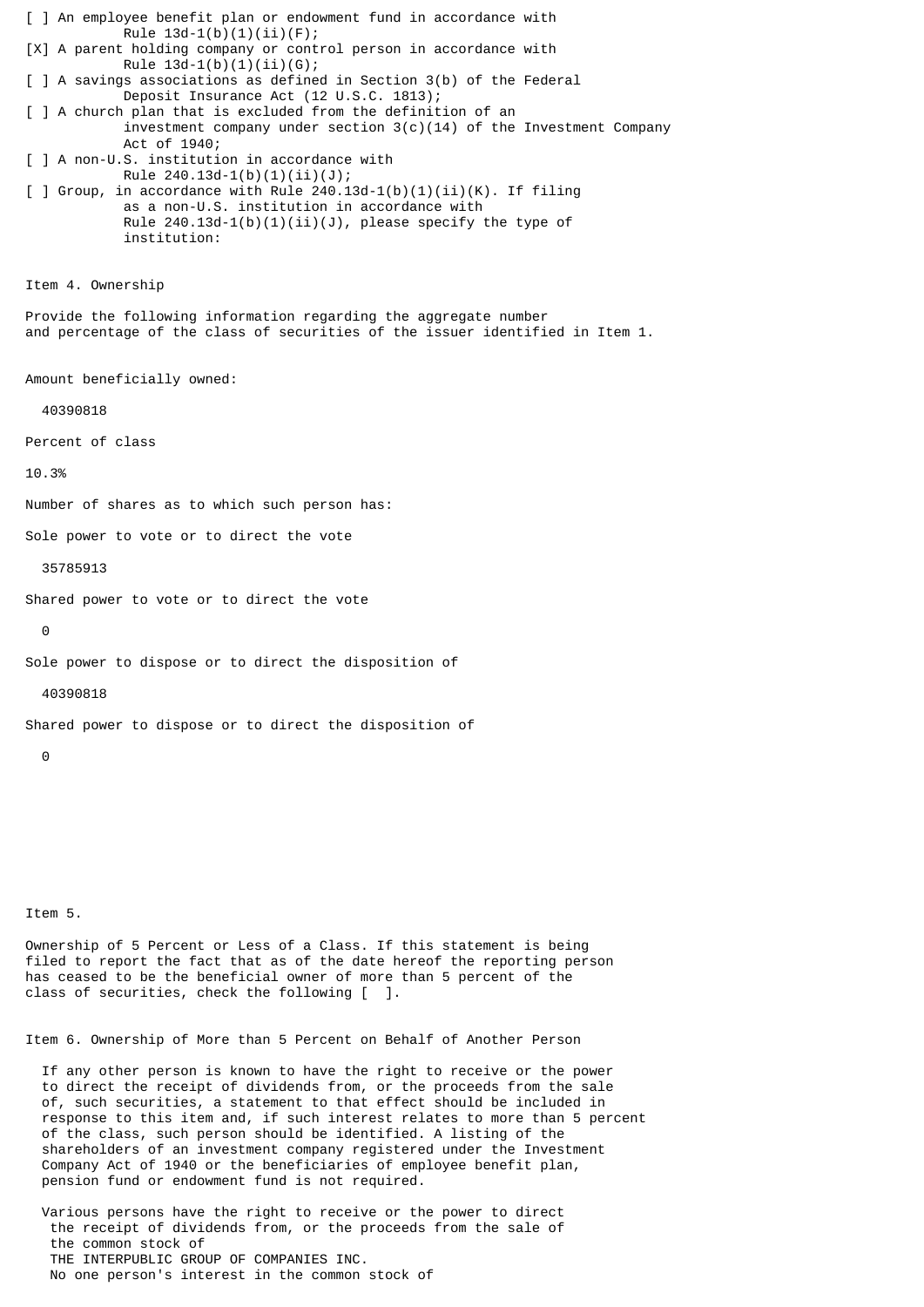THE INTERPUBLIC GROUP OF COMPANIES INC is more than five percent of the total outstanding common shares.

Item 7. Identification and Classification of the Subsidiary Which Acquired the Security Being Reported on by the Parent Holding Company or Control Person.

See Exhibit A

Item 8. Identification and Classification of Members of the Group

If a group has filed this schedule pursuant to Rule  $13d-1(b)(ii)(J)$ , so indicate under Item 3(j) and attach an exhibit stating the identity and Item 3 classification of each member of the group. If a group has filed this schedule pursuant to Rule  $13d-1(c)$  or Rule  $13d-1(d)$ , attach an exhibit stating the identity of each member of the group.

## Item 9. Notice of Dissolution of Group

Notice of dissolution of a group may be furnished as an exhibit stating the date of the dissolution and that all further filings with respect to transactions in the security reported on will be filed, if required, by members of the group, in their individual capacity.

See Item 5.

Item 10. Certifications By signing below I certify that, to the best of my knowledge and belief, the securities referred to above were acquired and are held in the ordinary course of business and were not acquired and are not held for the purpose of or with the effect of changing or influencing the control of the issuer of the securities and were not acquired and are not held in connection with or as a participant in any transaction having that purpose or effect.

Signature.

After reasonable inquiry and to the best of my knowledge and belief, I certify that the information set forth in this statement is true, complete and correct.

Dated: January 25, 2022 BlackRock, Inc.

Signature: Spencer Fleming

-------------------------------------------

Name/Title Attorney-In-Fact

The original statement shall be signed by each person on whose behalf the statement is filed or his authorized representative. If the statement is signed on behalf of a person by his authorized representative other than an executive officer or general partner of the filing person, evidence of the representative's authority to sign on behalf of such person shall be filed with the statement, provided, however, that a power of attorney for this purpose which is already on file with the Commission may be incorporated by reference. The name and any title of each person who signs the statement shall be typed or printed beneath his signature.

Attention: Intentional misstatements or omissions of fact constitute Federal criminal violations (see 18 U.S.C. 1001).

Exhibit A